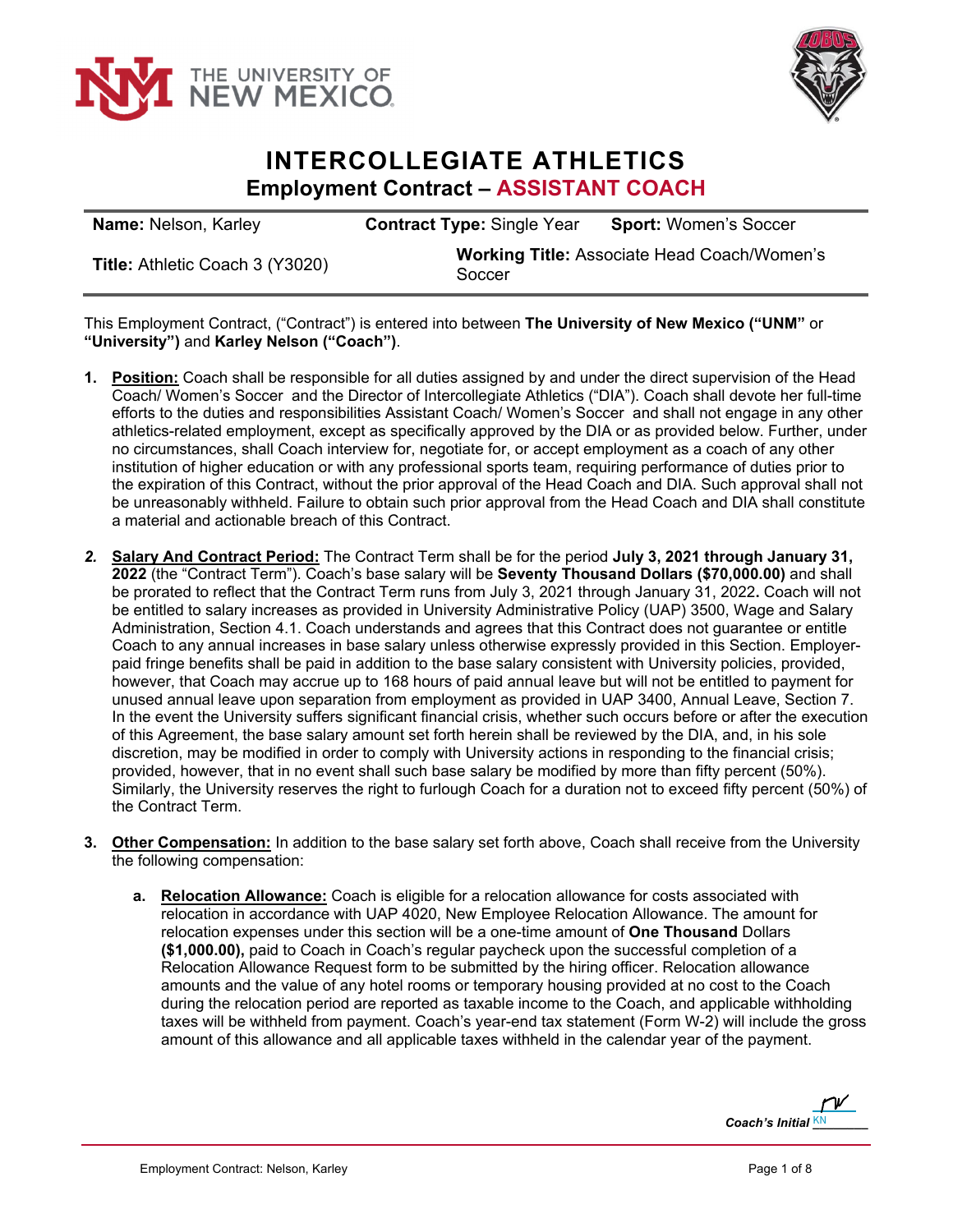If Coach fails to complete the Contract Term, Coach is required to repay a prorated portion of the allowance, proportional to the number of months remaining in the Contract Term. Coach also agrees and understands that reimbursement may be accomplished in whole or in part via deduction from Coach's final paycheck as permitted by New Mexico law, Section 50-4-2 NMSA (1978). The amount of the deduction will not exceed the minimum wages to which the Coach would be entitled under state and federal law. Coach further agrees and understands that if the deduction from Coach's final check does not reimburse the University in full for moving expenses paid to the Coach, Coach will reimburse the University the remaining balance within sixty (60) days of the termination date.

Coach understands agrees that all compensation set forth in this Section is subject to compliance with University policies and procedures, the Mountain West Conference (MWC) rules and regulations, and the NCAA policies and procedures.

- **4. Incentive Salary:** An incentive payment is a direct payment over and above the Coach's base salary, in an amount to be determined by the DIA subject to the approval of the University President or designee and subject to availability of funds. Coach is eligible for an incentive payment upon achieving performance criteria established by the DIA in his exclusive discretion, and which are subject to annual review and revision by the DIA. Coach will be eligible for such incentive salary payments after completing the Contract Term in which the incentive is earned. Incentive payments, if any, will be paid no later than **ninety (90)** days after the end of the Contract Term. In order to be eligible for incentive payments under this provision, Coach must be currently employed by the University at the time that the incentive payment is due. Coach understands and agrees that incentive payments, if any, are taxable compensation to Coach and that Coach is solely responsible for the tax consequences associated therewith.
- **5. Independent Income:** Subject to compliance with Athletics Department, University, MWC and NCAA policies, as currently in force and from time to time amended, and with advance written permission of the DIA, Coach may earn other athletics-related income during the period of this Contract only as set forth below. Coach understands and agrees that such activities are independent of Coach's University employment and the University shall have no liability or responsibility for any claims arising therefrom. Coach agrees to indemnify the University and hold it harmless from any claims arising out of any independent contractual or other business and/or employment arrangements with third parties. Coach's advance written requests pursuant to this Section shall include the sources and amounts of any independent income contemplated by this Section. Coach understands and agrees that Coach is solely responsible for any tax liability associated with such activities.

With the written permission of the DIA, Coach may organize and conduct or be employed by a camp, clinic, lessons, or sports league pursuant to the Athletics Department's summer camp policy. Coach understands and agrees to comply with all generally applicable University policies, NCAA and MWC rules, as well as the terms UNM Athletics' Camp Manual Policy and Procedures provided by the UNM Athletics Compliance office. Coach acknowledges that these policies, procedures and rules include, but are not limited to policies and rules regarding: licensing of University logos, trademarks, copyrighted material and the images and likenesses of University students and employees; income reporting; background checks; minors on campus; discrimination and harassment; and the appropriate use of University facilities. These activities are performed in addition to Coach's assigned duties and responsibilities, and shall not interfere with those assigned duties and responsibilities. Coach shall receive no compensation from the University in connection with these activities. Coach understands and agrees that Coach is solely responsible for any tax liability associated with such activities and that the University shall have no liability or responsibility for any claims arising therefrom. Coach shall be responsible for obtaining general liability insurance in accordance with insurance laws of the State of New Mexico, and will name the University as a third-party beneficiary of such insurance policies. Coach agrees to indemnify the University and hold it harmless from any claims arising out of any camprelated activities.

**6. Duties and Responsibilities:** Under the supervision and direction of the Head Coach/ Women's Soccer and the DIA, Coach shall be responsible for assisting the Head Coach to achieve, in an efficient and effective manner, the goals and objectives of the University's Intercollegiate Women's Soccer Program and the Department of Intercollegiate Athletics as established by the DIA. Said goals and achievements shall be in

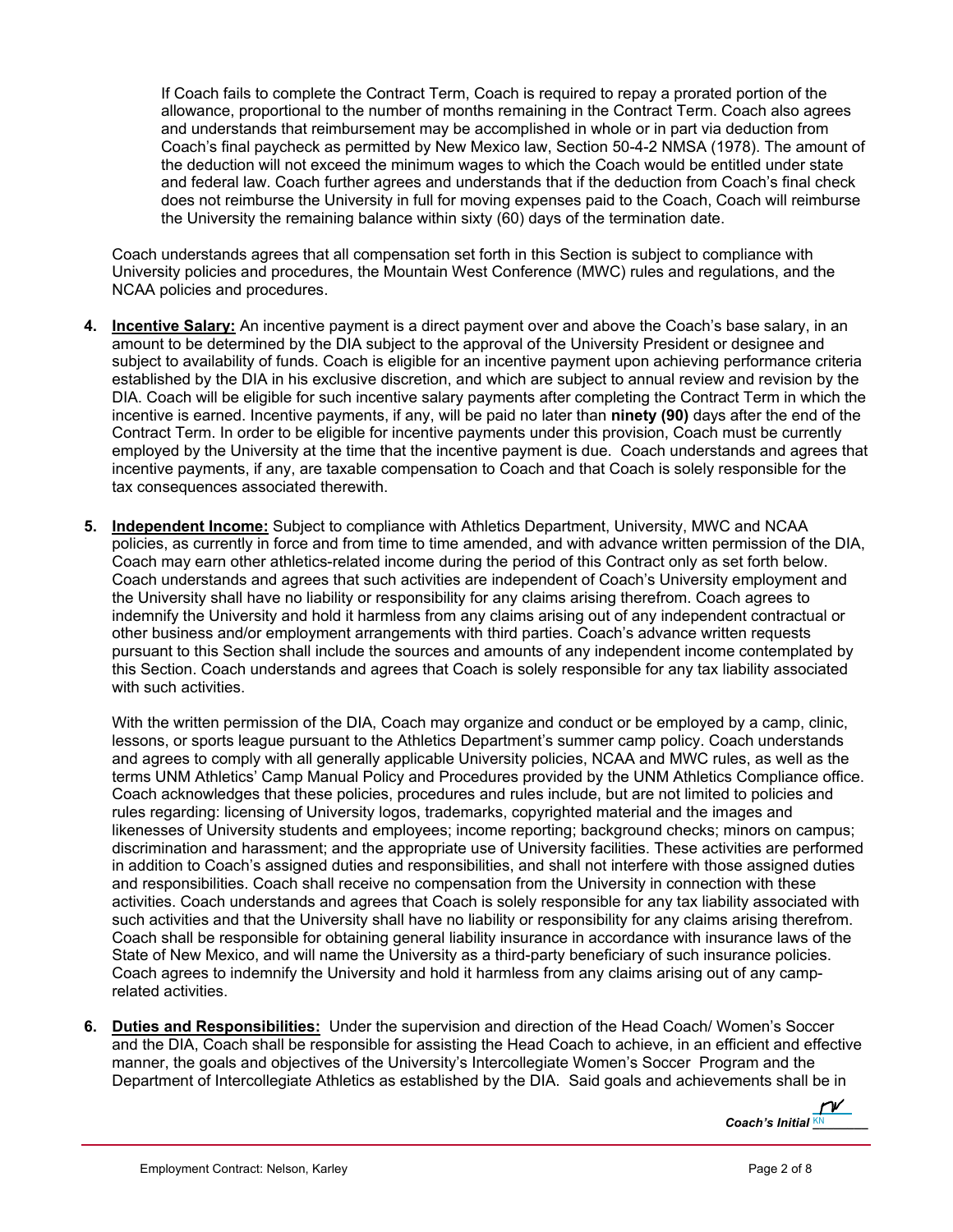concert with the mission of the Department of Intercollegiate Athletics and the University, including the planning development, implementation and maintenance of an NCAA Division I Women's Soccer program that is characterized by excellence, exemplified by academic achievement and development of character, maturity and a sense of fair play in Women's Soccer . To that end:

- **a.** Coach shall perform her duties and responsibilities under this Contract to the reasonable satisfaction of the Head Coach and DIA, including but not limited to, assisting the Head Coach in the recruitment of student athletes consistent with all NCAA and MWC regulations, coaching and instruction of student athletes as well as all responsibilities normally associated with and performed by an Assistant Coach to the Head Coach of an NCAA Division I Women's Soccer program at a member institution of the Mountain West Conference or other major NCAA Division I institution. Coach agrees to maintain a courteous and collegial working relationship with Athletics Department and University staff and faculty. Coach shall perform all duties set forth in this Contract and reasonably assigned by the Head Coach/ and DIA including, without limitation, assisting in the development and implementation of recruiting plans and strategies consistent with all applicable NCAA and MWC regulations; and, in general shall be responsible for evaluating, recruiting training conditioning, instructing, supervising, disciplining and coaching student athletes to prepare them to compete in the MWC and against college competition at the national level.
- **b.** Coach shall be responsible for assisting the Head Coach and use her best efforts to ensure that institutional control of the Women's Soccer program is sustained through the development, implementation and maintenance of a vigorous and effective program for compliance with all NCAA, and MWC regulations and bylaws, and all policies of the University.
- **c.** Coach shall act and speak positively about the University and the University's athletic programs in private and public forums.
- **d.** Coach shall perform her duties and responsibilities while comporting himself at all times in a professional and personal manner consistent with good sportsmanship and with the high moral, ethical and academic standards of the University and the Department, the MWC, and the NCAA.
- **e.** At no time shall Coach be involved in discreditable conduct that is inconsistent with professional standards of the University, or that is seriously prejudicial to the best interests of the University, or that violates the University's mission in a substantive manner.
- **f.** Coach shall exercise due care such that any personnel under her responsibility or supervision shall comport themselves in a similar manner.
- **g.** Coach shall make every reasonable effort to ensure that all student athletes' academic requirements are met in cooperation with and in support of the University faculty and administration.
- **h.** Coach recognizes and supports the importance to the University of its academic policies, standards and requirements and Coach hereby agrees to abide by and support these and any future academic standards adopted by the University, in all aspects of her duties and set forth herein.
- **i.** Coach shall not disclose or use any secret, proprietary, or confidential information about the University or its business affairs or activities, all of which shall be deemed "confidential information," except during the term hereof and then only for the benefit of the University.
- **j.** Coach, as a recognized and notable spokesperson for intercollegiate athletics and education, shall support the University administration mission, policies and decisions, in all of her dealing and activities with the public

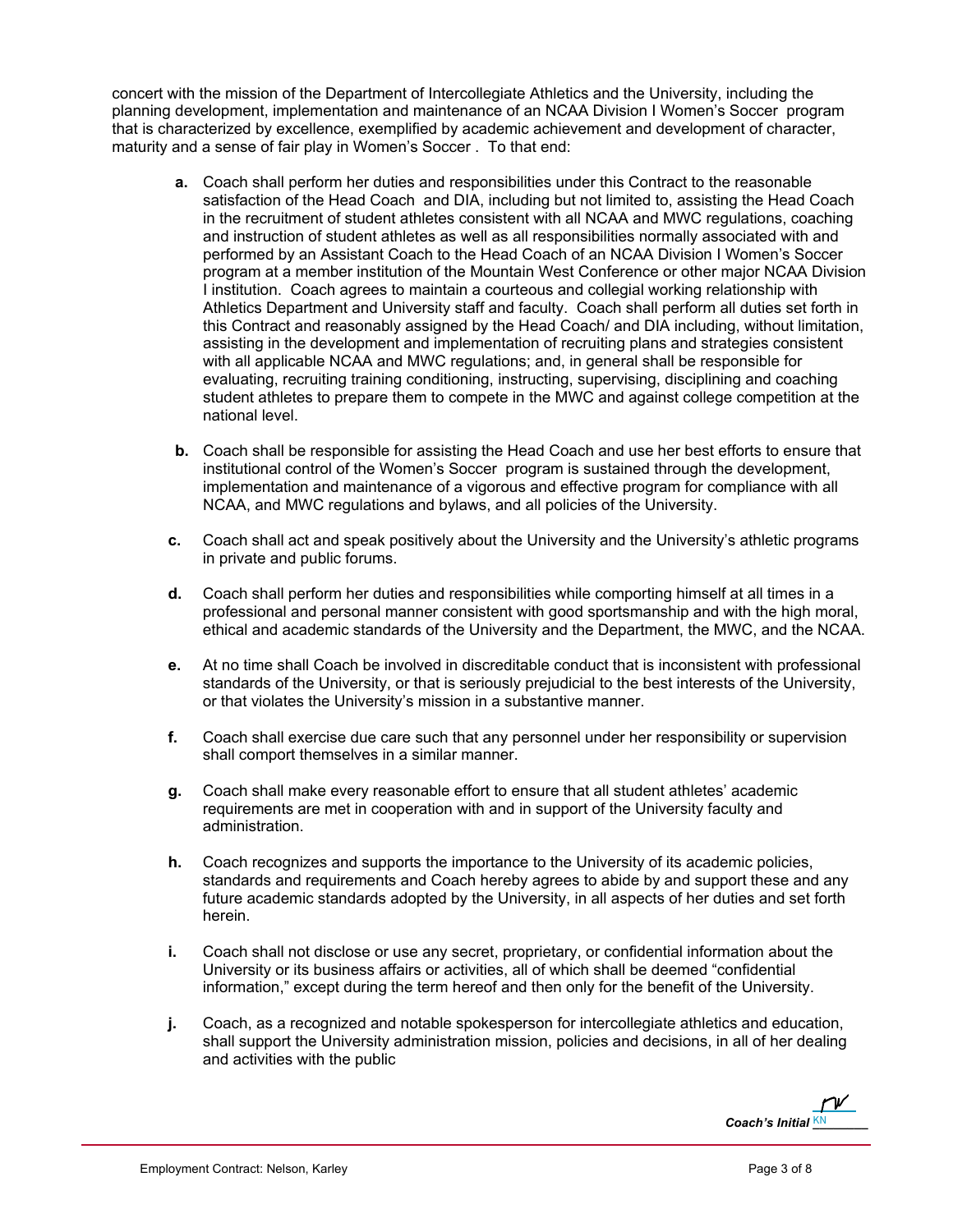**7. Conduct of Athletics Personnel:** Coach, hired to administer, conduct, and/or coach intercollegiate athletics, shall act with honesty and sportsmanship at all times in promoting the honor and dignity of fair play in the context of the high standards associated with collegiate competitive sports. Coach understands and agrees that honesty and sportsmanship at all times, and the promotion of the honor and dignity of fair play in the context of the high standards associated with collegiate competitive sports, are material to this Contract, and that any conduct that undermines these values may be grounds for discipline, which can include termination for cause in accordance with Section 11.

Coach acknowledges that negative statements concerning the Athletics Department, the University, and the State of New Mexico made to the media or in public may be detrimental to recruiting, fundraising, and the morale of coaches, staff and players in the Women's Soccer program and other programs of intercollegiate athletics and the reputation of the University. Therefore, Coach agrees that Coach is highly encouraged that whenever appropriate and in a timely manner, will first direct any complaint or criticism that Coach may have of a particular University Sports Program, the Athletics Department or the University to the DIA before directing the complaint or criticism to anyone else. This shall not prohibit Coach from making communications protected by whistleblower laws. Further, Coach shall make reasonable efforts to project a positive image with respect to the University, Athletics Department, and Women's Soccer Program. Any conduct that disparages the Women's Soccer Program, Athletics Department or the University may be grounds for discipline, which can include termination for cause in accordance with Section 11.

Coach shall not engage in activities or conduct injurious to the reputation of the University, including without limitation, repeatedly conveying to one person, or conveying to an assembled public group, negative information concerning the University.

- **8. Unethical Conduct:** Coach will refrain from unethical conduct. Unethical conduct may include, but is not limited to, the following examples of misconduct:
	- **a.** Refusal to furnish information relevant to an investigation of a possible violation of an NCAA regulation when requested to do so by the NCAA or the University;
	- **b.** Knowing involvement in arranging for fraudulent academic credit or false transcripts for a prospective or an enrolled student-athlete;
	- **c.** Knowing involvement in offering or providing a prospective or an enrolled student-athlete an improper inducement or extra benefit or improper financial aid;
	- **d.** Knowingly furnishing the NCAA or the University false or misleading information concerning Coach's involvement in or knowledge of matters relevant to a possible violation of an NCAA regulation;
	- **e.** Receipt of benefits by Coach for facilitation or arranging a meeting between a student-athlete and an agent, financial advisor, or a representative of an agent or advisor (e.g., "runner");
	- **f.** Refusal to furnish information relevant to an investigation of a possible violation of federal or state law or University policy when requested to do so by lawfully authorized federal or state agents or University officials or when otherwise required to report under University policy; or
	- **g.** Refusal to comply with regulatory or policy requirements, including but not limited to the reporting requirements imposed by the Jeanne Clery Disclosure of Campus Security Policy and Campus Crime Statistics Act, Title IX of the Education Amendments of 1972 (the "Clery Act"), and any and all University policies relating thereto.

Coach's agreement to refrain from unethical conduct is a material term of Coach's employment and this Contract. Coach expressly understands and acknowledges that unethical conduct is sufficient justification for Termination of Contract for Cause as described in Section 11.

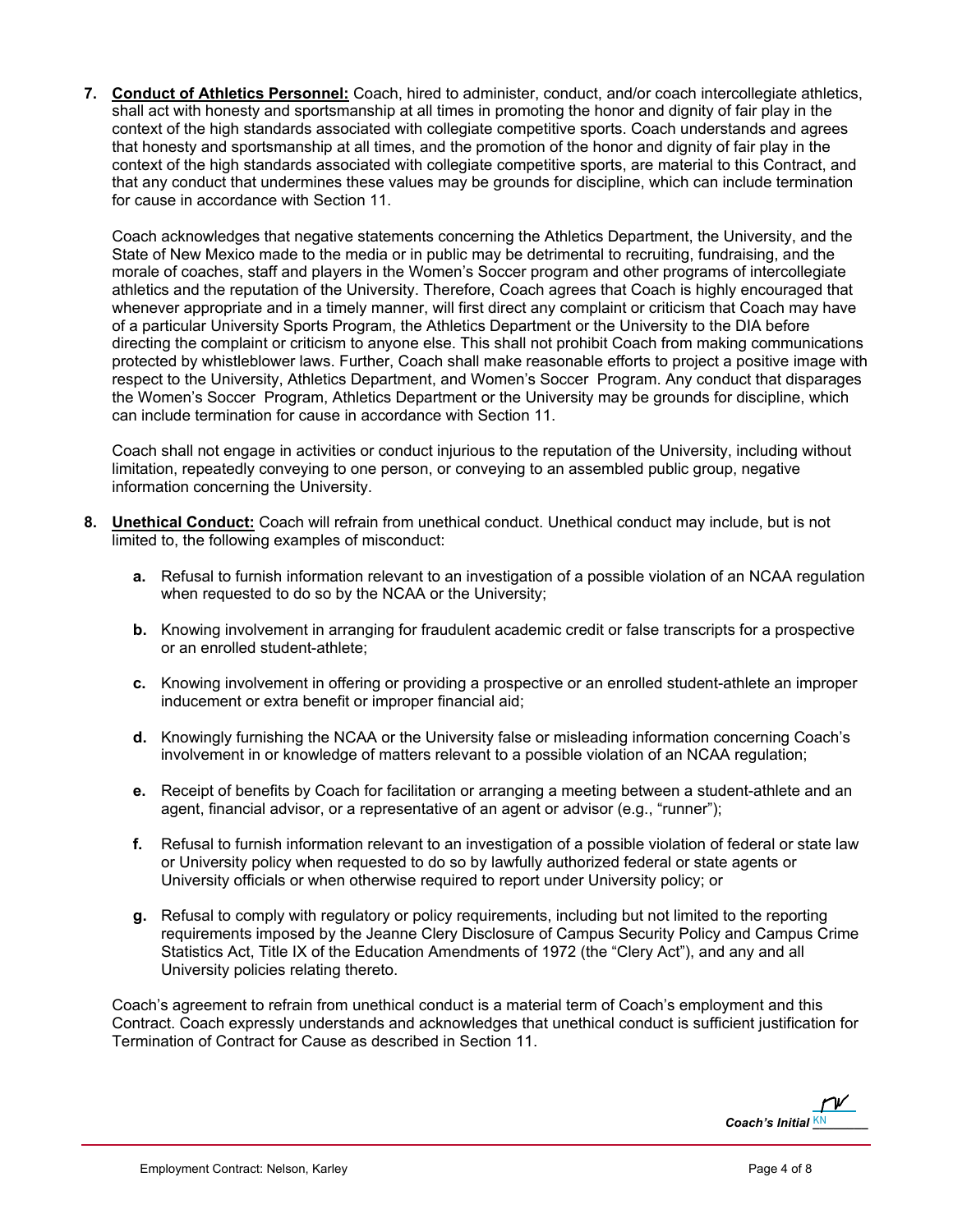**9. Compliance With Laws, Policies, Rules and Regulations:** Coach shall be responsible for being fully knowledgeable of, and being in full compliance with, the policies, rules, and regulations of the University, the MWC, or any other conference with which the University may elect to affiliate, the NCAA (as they are currently in force and as they are amended from time to time), as well as applicable federal laws, including but not limited to the Clery Act; Title IX of the Education Amendments of 1972; applicable New Mexico laws; and University policies regarding crime reporting and sexual harassment, including, but not limited to sexual harassment, sexual misconduct, and sexual violence. Coach shall immediately report any apparent or confirmed violations of the above laws, policies, rules, and regulations occurring in the department to the university's compliance staff, the DIA, or UNM's Division of Human Resources, as well as other University official/departments as may be required by University policy. Upon receiving any information about a person who has experienced sexual misconduct, harassment, sexual assault or other sexual violence, Coach shall also report the information to UNM's Office of Compliance, Ethics and Equal Opportunity (CEEO) within 24 hours, or as soon as reasonably practicable, by calling CEEO at 505-277-5251 or by email at oeounm@unm.edu. Failure by Coach to report immediately to the University's athletics compliance staff and, as appropriate the DIA or other responsible University official/department, any alleged violations of University, MWC or NCAA policies, rules or regulations by Coach or, upon becoming aware of violations by any coaches, staff members, student-athletes, or other persons under Coach's supervision that become known to Coach, which failure, in the reasonable opinion of the DIA (i) creates material risk for the University or Program or (ii) negatively affects the University or the Program in a material manner, shall subject Coach to disciplinary or corrective action as set forth in the NCAA enforcement procedure. Such failure to report shall also subject Coach to immediate suspension, at the University's sole discretion, for a period of time without pay, or termination as described in Section 11.

If the University determines that Coach is in violation of MWC or NCAA rules and regulations while employed by the University, or was in violation of NCAA or conference rules and regulations during prior employment at another NCAA member institution, Coach shall be subject to disciplinary or corrective action as set forth in the NCAA enforcement procedure and may be suspended without pay by the University at the University's reasonable discretion for a period of time not to exceed ninety (90) days, or terminated as described in Section 11. If Coach fails to meet her obligations as stated in this Section or fails to complete any Universityrequired training within six (6) months of the beginning of Coach's employment, or otherwise fails or refuses to meet her obligations under any law, regulation, policy or procedure, Coach may be subject to disciplinary action up to and including suspension and termination as described in Section 11.

Coach specifically acknowledges and agrees that Coach's compliance with applicable laws, policies, rules, and regulations are material obligations of this Contract.

- **10. Non-Applicability of University Employment Policies and Due Process Guarantees:** This Contract creates no expectancy of or property interest in continued employment with the University. Accordingly, no provisions of the University Administrative Policy manual (UAP) addressing or governing separation of employment, discipline and contract employees generally are applicable to Coach. No due process guarantees relating to progressive discipline, suspension, discharge, and appeal processes are accorded to Coach under this Contract. All rights, processes and notices afforded to Coach or required from Coach are specifically enumerated under sections 11, 12 and 13 of this Contract.
- **11. Termination of Contract for Cause:** The University reserves the right to immediately terminate this Contract for cause at any time. Cause includes, but is not limited to, violation of any material obligation of Coach under this Contract or any amendments hereto. In addition to a material breach of this Contract, the parties agree that the following non-exclusive list constitutes cause for termination under this Section:
	- **a.** insubordination;
	- **b.** Coach's neglect of, or failure or refusal to perform, her duties as Assistant Coach in any material respect after receiving written notice of such failure or refusal from the DIA;
	- **c.** Malfeasance involving misuse of University or donor funds in a single instance that totals more than \$1,000 or in repeated instances of lesser amounts;

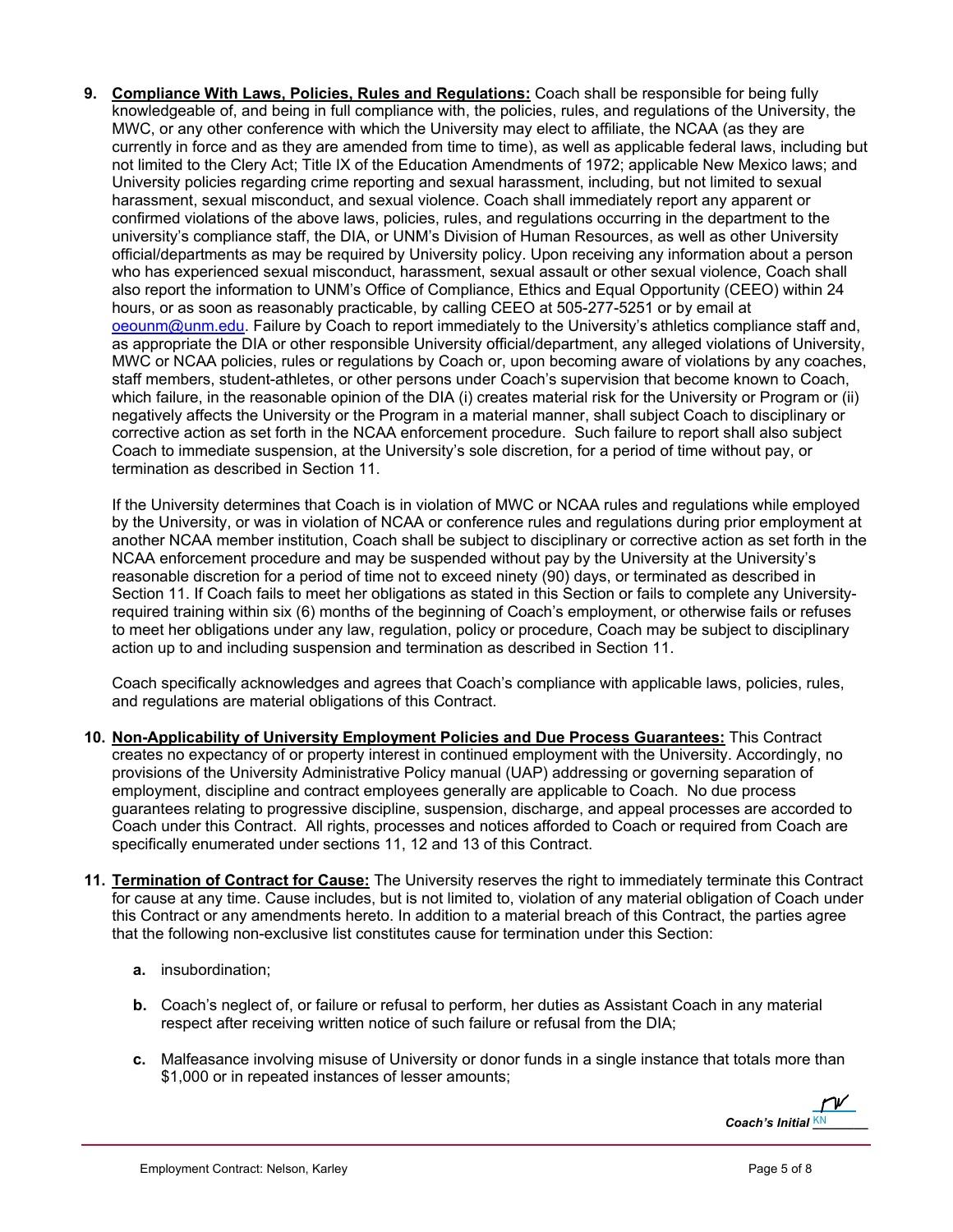- **d.** Coach's failure to comport herself in a manner consistent with good sportsmanship or the moral, ethical or academic standards specified in this Contract or in University policies and regulations;
- **e.** failure of Coach or any other person under her supervision and direction to comply with applicable standards or regulations of the MWC or the NCAA, federal or state law, or University rules, regulations or policies, as amended from time to time, regardless of whether such violation results in the imposition of sanctions or other consequences;
- **f.** Coach's failure to promote an atmosphere of compliance or her failure to properly and effectively monitor personnel under her supervision and direction which results in material non-compliance by Coach's personnel, with applicable standards or regulations of the MWC or the NCAA, federal or state law, or University rules, regulations, or policies, as amended from time to time, regardless of whether such violation results in the imposition of sanctions or other consequences;
- **g.** Coach's instruction to any assistant coach, student or other person to respond inaccurately or incompletely to any request or inquiry concerning a matter relevant to University's athletic programs or other institution of higher learning which shall be propounded by University, the NCAA, the MWC or other governing body having supervision over the athletic programs of University or such other institution of higher learning, or required by law;
- **h.** Coach's failure to fully cooperate in the enforcement and implementation of any drug testing and/or education program established by the University, the MWC, the NCAA, or pursuant to federal or state law that is applicable to student athletes or other employees of the University;
- **i.** Coach's being charged with, indicted for, pleading no contest to, or being convicted of (i) any felony; or, (ii) any misdemeanor involving gambling, drugs or alcohol. For purposes of termination of this Contract for cause, the parties agree that a conviction or plea will serve as conclusive evidence of the commission of the alleged crime by Coach;
- **j.** engaging in conduct which either (i) displays a continual, serious disrespect or continual, serious disregard for the mission of the University, (ii) brings Coach into public disrepute (ii) constitutes moral turpitude or breaches the high moral and ethical standards applicable to Coach as a visible representative of the University;
- **k.** major or repeated minor violation of policies, rules, or regulations of the University; major or repeated secondary infractions of the MWC or NCAA rules (including any similar infraction which may have occurred at Coach's prior employment); major or repeated minor violation of New Mexico or federal laws, regulations, or policies;
- **l.** Coach's misconduct, whether or not relating to Coach's employment, which is not in the best interest of the University or which violates the University's mission, interests, policies, or regulations, and which causes material damage to the reputation or dignity of the University or its athletics program;
- **m.** participating in any (i) gambling, bookmaking, wagering, or betting involving any athletic contest whatsoever wither by soliciting, placing or accepting a bet or wager or through a bookmaker, a pool, or any other method of gambling; or (ii) counseling, instruction, encouraging, or knowingly and intentionally permitting any student-athlete, assistant coach, or other individual under or subject to Coach's control, authority, or supervision to participate in such activity;
- **n.** failure to report promptly to the DIA in writing any violations or potential violations known to Coach of University Rules including, but not limited to, those by Coach, his assistant coaches, student athletes or other persons under the direct control or supervision of Coach;
- **o.** failure to take reasonable steps to ensure the physical and mental wellbeing of student athletes on the Women's Soccer team;

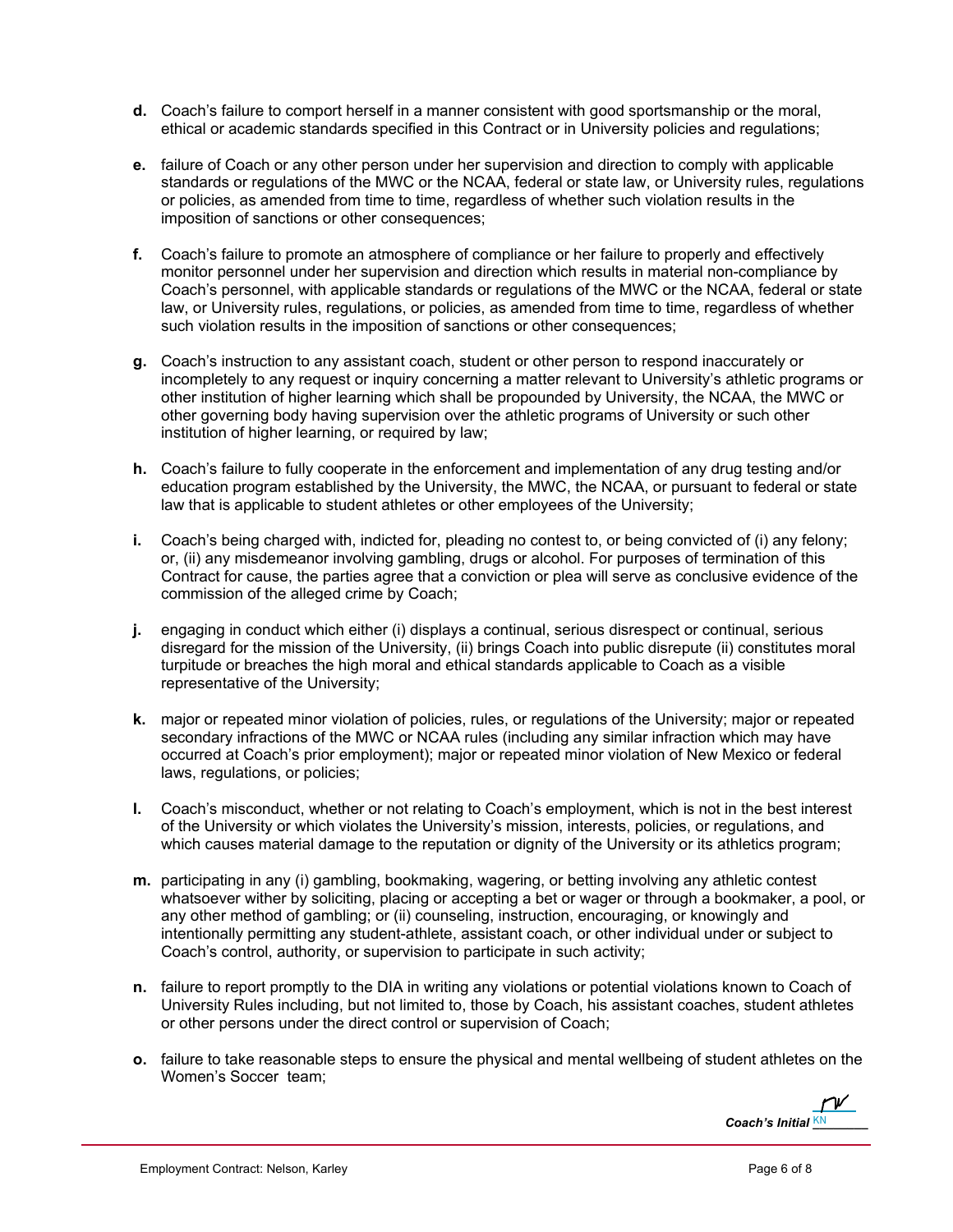- **p.** willful or grossly negligent conduct injurious to the University's Intercollegiate Women's Soccer Program or the University;
- **q.** any other reason violation of policies of the University or its Athletics Department.

If this Contract is terminated for cause, the University shall have no further liability except for base salary and fringe benefits accrued to the date of termination.

Nothing in this Section shall prevent, limit or otherwise interfere with the University's right to terminate the services of the Coach without cause at any time subject to the provisions of Section 12 herein. Therefore, this Section creates no expectancy of or property interest in continued employment and no University Administrative Policy addressing or governing progressive discipline, discharge or the appeal process for discharge shall be applicable to Coach.

- **12. Contract Non-Renewal:** Coach expressly agrees that there exists no expectancy of renewal of this Contract beyond the term stated in Section 2 herein. Coach also expressly agrees that no notice that this Contract will not be renewed is required. Coach understands that this provision contradicts UAP 3240, Contract Employees, and expressly agrees that no notice is required. The obligations of the University and Coach pursuant to this Contract shall terminate with the termination or non-renewal of Coach's employment.
- **13. Termination by Disability or Death**: It is expressly understood and agreed that this is a personal service agreement between the parties and that in the event of the incapacity of Coach to the degree that she is rendered incapable of performing the obligations and duties contained in this Contract for a period of more than ninety (90) consecutive days, as certified by two (2) physicians selected or approved by the University, or her untimely demise, this Contract shall terminate and the University shall have no further financial or other obligation whosoever hereunder except to pay Coach his base salary and benefits accrued to the date of termination.
- **14. Complete Employment Contract:** This Employment Contract and any Exhibits attached hereto and incorporated herein by reference, constitute the final and complete agreement between the parties. Any amendments or further addenda, hereafter agreed to by both parties, shall be in writing and executed with the same formality. All prior and contemporaneous negotiations and agreements pertaining to Coach's employment by the University are deemed incorporated into this Contract and such documents and instruments are deemed to have been abandoned if not so incorporated. No verbal understandings, statements, promises, or inducements contrary to the terms of this Contract exist.
- **15. Severability:** If any provision of this Contract is held to be invalid or unenforceable for any reason, such provision shall be ineffective to the extent of such invalidity or unenforceability; provided, however, that the remaining provisions will continue in full force without being impaired or invalidated in any way unless such invalid or unenforceable provision or clause shall be so significant as to materially affect the Parties' expectations regarding this Contract. The Parties shall replace any invalid or unenforceable provision with valid provision which most closely approximates the intent and economic effect of the invalid or unenforceable provision.
- **16. Governing Law and Forum:** This Contract, and any other amendments, shall be governed by and construed in accordance with the laws of the State of New Mexico and the policies and procedures of The University of New Mexico Board of Regents.
- **17. Waiver:** No waiver by either party of any rights under this Contract will be valid unless set forth in a writing signed by that party. The failure of either party to insist upon strict performance of this Contract shall not be construed as a waiver of any of the party's other rights under the Contract.
- **18. Captions:** The captions used herein are for convenience only and do not in any way limit or amplify the terms and provisions hereof.